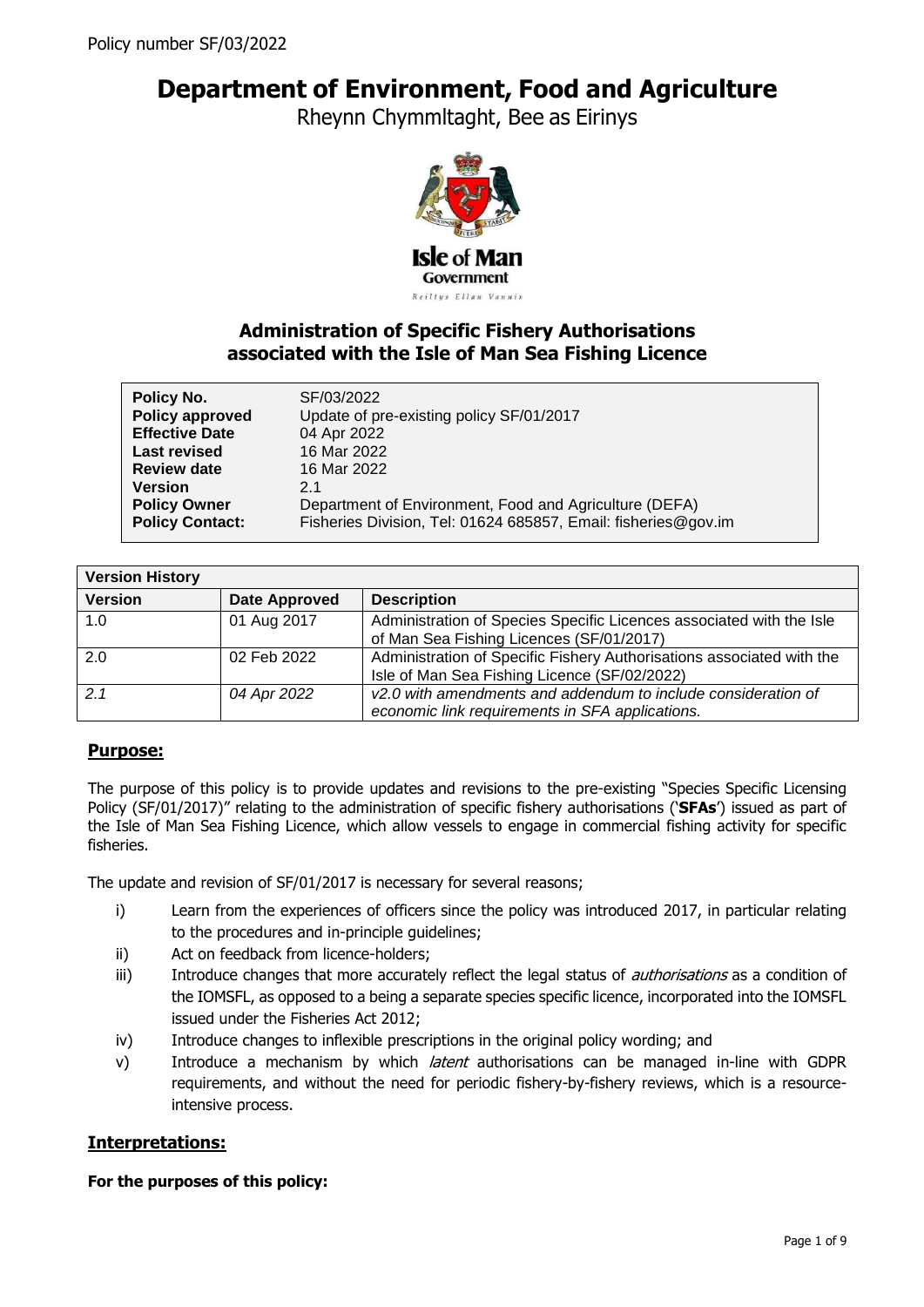**Territorial sea** means those waters lying within 12 nautical miles of the baseline from which the breadth of the territorial sea adjacent to the Isle of Man is measured, but not extending beyond a line every point of which is equidistant from the nearest points of such baselines adjacent to the United Kingdom.

**Registered and licenced fishing vessel** means a vessel which is registered in the Isle of Man under the Merchant Shipping (Registration of Fishing Vessels) Regulations 1991, or in the United Kingdom or Channel Islands under equivalent legislation, which has been issued a valid Isle of Man Sea Fishing Licence.

**Isle of Man Sea Fishing Licence** means a licence issued by the Department under Section 37 of the Fisheries Act 2012 to a registered and licenced fishing vessel, which automatically prohibits specific fisheries by condition of licence, except where the same Isle of Man Sea Fishing Licence is issued an authorisation, or "Specific Fishery Authorisation", specified under Section C of the Isle of Man Sea Fishing Licence. An Isle of Man Sea Fishing Licence is considered 'valid' if it is not suspended, cancelled, or expired.

**Specific Fishery Authorisations (SFAs)** confer limited and conditional authority to undertake commercial fishing activity under the general Isle of Man Sea Fishing Licence, which would otherwise be subject to a general prohibition. These authorisations were previously referred to as 'Species Specific Licences'. Specific Fishery Authorisations status may be 'active', 'dormant', or 'latent'.

**Active Authorisation** means an SFA that is allocated to a valid Isle of Man Sea Fishing Licence, the details of which are specified in Section C of the licence.

**Dormant Authorisation** is an SFA that is either i) on hold with the Department whilst a replacement vessel is being arranged, or ii) is pending re-allocation to a nominated owner and vessel that is yet to have their Isle of Man Sea Fishing Licence renewed.

**Latent Authorisation** is an SFA that is not allocated to, or on-hold for a nominated person or a registered and licenced fishing vessel, and has reverted to the Department.

**The Department** is the Isle of Man Government Department of Environment, Food and Agriculture (DEFA).

**Independent Scientific Advisors** are individuals or organisations that are contracted to provide the Department with independent scientific advice.

**Advisory Boards** are stakeholder groups that are established under section 36(9) of the Fisheries Act (2012).

# **Background:**

The Department manages the fisheries within the Isle of Man territorial sea through a combination of regulations, byelaws and also through the conditions associated with the Isle of Man Sea Fishing Licence. Under Section 5 of the Fisheries Act 2012, the Department is responsible for the supervision and protection of sea fisheries in the territorial sea, and for fostering the establishment and development of such fisheries.

Isle of Man Sea Fishing Licences are issued by the Department under Sections 37 of the Fisheries Act 2012 (the Act). Section 38, Subsection (2) an (3) enables the Department to confer conditional and limited authority to licences, and subsection (8) enables the Department to vary the authority of a licence if it appears to the Department to be necessary or expedient for the regulation of sea fishing.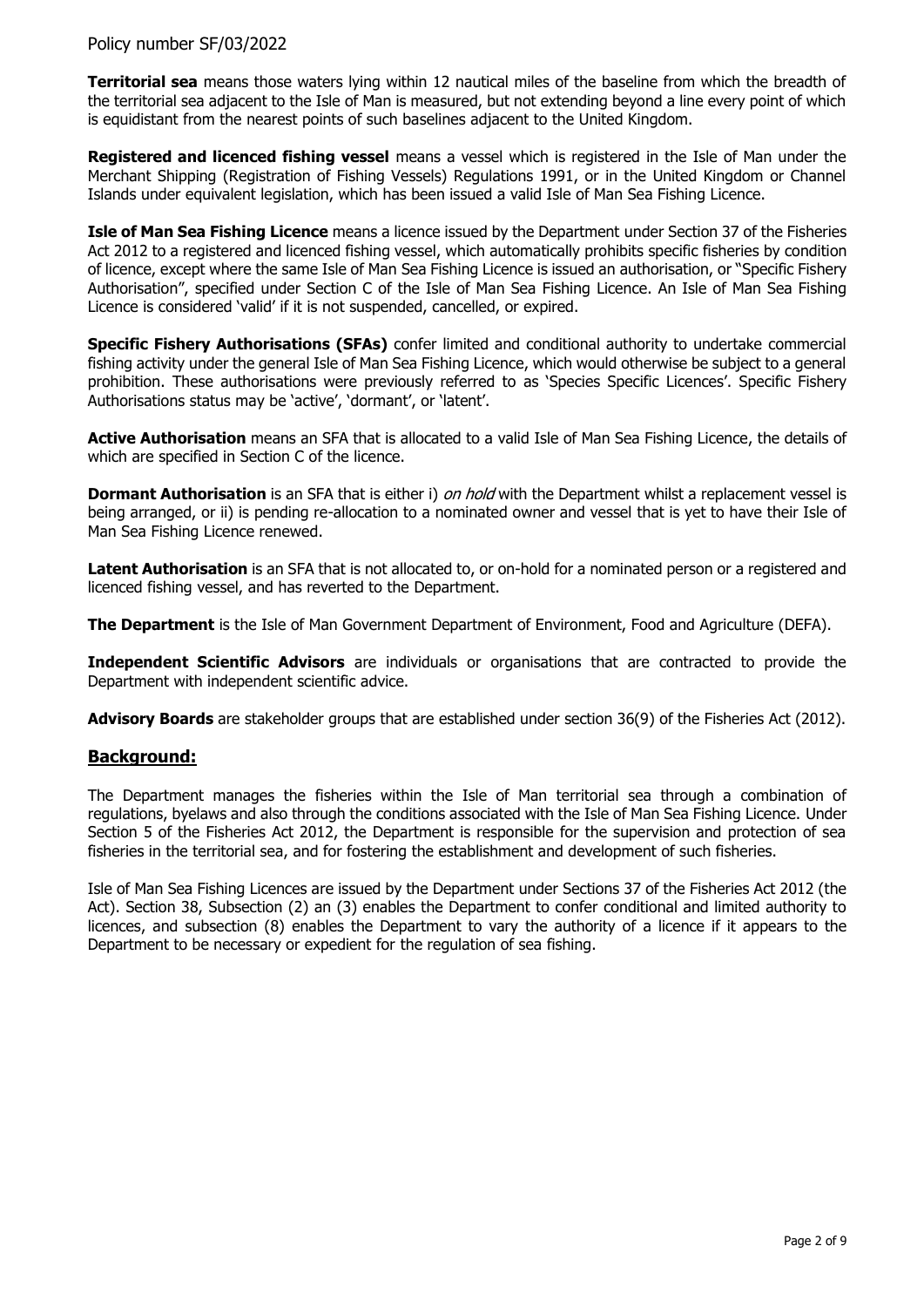# **37 Licensing of fishing boats**

(1) The Department may by regulations provide in any specified area of the sea within the territorial waters of the Island fishing by fishing boats is prohibited unless authorised by a licence granted by the Department (a "sea fishing licence").

#### **38 Sea fishing licences**

- (2) A sea fishing licence may
	- (a) authorise fishing generally, or
	- (b) confer limited authority …
- (3) A sea fishing licence may authorise fishing either
	- (a) unconditionally, or
	- (b) subject to such conditions as appear to the Department to be necessary or expedient for the regulation of sea fishing.
- (8) A sea fishing licence
	- (a) may be varied from time to time; and
	- (b) may be cancelled or suspended;

Variations to the Isle of Man Sea Fishing licence may relate to the 'Specific Fishery Authorisations', which are part of the Isle of Man Sea Fishing Licence and allow limited and conditional commercial fishing activity by the specified vessel in relation to specific fisheries. Authorisations are specified in Section C of the licence.

Engaging in fishing activity without the required authorisation(s) is prohibited by a condition of the Isle of Man Sea Fishing Licence;

No person shall engage in fishing activity targeting any specific fishery listed in the Schedule Part II unless authorised to do so at section C of their Licence.

The extent and nature of the authorised fishing activity may also be further restricted by regulation, and by licence condition with reference to the Isle of Man Sea Fishing Licence Schedule (Part I).

No person shall fish within the Isle of Man territorial sea other than in accordance with the tables (Tables of spatial, temporal, gear and quantitative restrictions (by species) in the Schedule Part I.

# **Scope:**

The following policy shall apply to the administration of SFAs, allocated by the Department as part of the Isle of Man Sea Fishing Licence, which authorise registered and licenced fishing vessels to fish in a specific fishery within the Isle of Man territorial sea. SFAs were previously referred to as SSLs, and were administered in line with policy SF/01/2017.

# **Policy:**

- Where activity within a specific fishery is to be controlled, the Department may allocate conditional SFAs to a limited number of Isle of Man Sea Fishing Licences that are determined as eligible for access to that fishery.
- SFAs are not a licence issued by the Department (under Section 37 of the Act).
- SFAs are a licence variation (under Section 38 of the Act), which exempts a registered and licenced vessel from a general prohibition in the Isle of Man Sea Fishing Licence.
- Details of SFAs are listed in Section C of the Isle of Man Sea Fishing Licence.
- SFAs are not the property of the licence-holder.
- SFAs are non-transferable, non-saleable, and shall revert to the Department when the details of the Isle of Man Sea Fishing Licence are changed or when the SFA become latent, subject to circumstances and in-principle guidelines described in this policy.
- The Department shall aim to administer SFAs with consistency by taking into account the general considerations outlined in this document, and with reference to the in-principle guidelines; however, the Department reserves the right to assess administrative changes on a case-by-case basis, and/or apply a different policies in respect of SFAs of a specific description.

if it appears to the Department to be necessary or expedient for the regulation of sea fishing.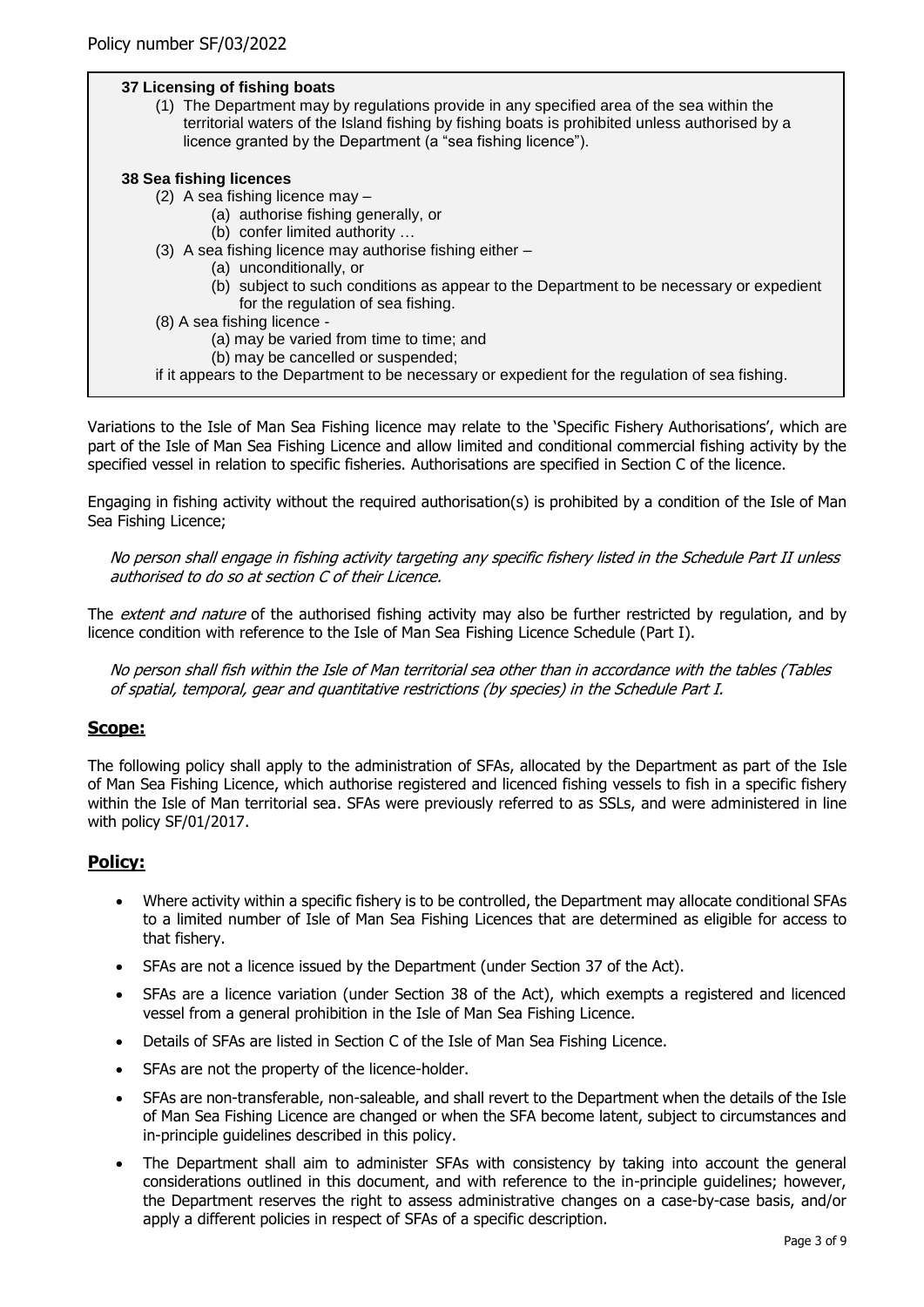Fishing activity must be undertaken in-line with all other conditions of the Isle of Man Sea Fishing Licence, including Section G (Conditions), Section H (Schedule) and Section I (Annexe), and in-line with Isle of Man Regulations.

# **Procedure:**

SFAs may be allocated by the Department to valid Isle of Man Sea Fishing Licences (specified in Section C), and are legally equivalent to a licence condition variation as described in section 38 of the Fisheries Act (2012).

Active SFAs that are allocated to Licences shall authorise a registered and licenced fishing vessel to engage in commercial fishing for specific fisheries in the Isle of Man territorial sea to the extent and nature allowed under the conditions and schedule of the Isle of Man Sea Fishing Licence, and subject to Isle of Man Bye-laws and Regulations. Licence-holders should be aware of the following:

- SFAs are **not** the property of the licence-holder, and remain the property of the Department at all times;
- The Department reserves the right to retain and not re-issue a SFA;
- SFAs are non-transferable, not saleable, and return to the Department on the disposal or loss of the vessel;
- Waiting lists will not be administered for SFAs, and no guarantee will be made as to when such SFAs may become available;
- The Department reserves the right to issue a SFA on a temporary basis or subject to whatever conditions it may deem necessary or expedient to regulate the fishery (in accordance with section 38 of the Fisheries Act 2012).

With regards to the administration of changes to existing SFAs, or creation of additional (new) SFAs, the Department shall consider and take into account the following general considerations:

- operational continuity;
- implications and maintenance of 'track-records';
- fishing opportunities and diversification;
- safeguards against financial speculation on specific fishery authorisations;
- $\bullet$  risks to stock(s):
- long-term fishery management plan(s):
- the national benefit to the Island arising from economic-link associated with the authorised activity;
- the Departments Sea Fisheries Strategy;
- recommendations from Advisory Boards, and
- Fishing Plans presented to support applications relating to SFAs (see the relevant application form for more detail).

In relation to the above considerations, licence-holders should be aware that officers of the Department will refer to the following *in-principle operational quidelines*. These guidelines are not prescriptive, and the Department may administer SFAs on a case-by-case basis, without setting a precedent. Where appropriate, these guidelines have noted the officer grade that may undertake operational decisions/actions:

- AO = Administrative Officer of the Fisheries Division
- $EO = Executive$  Officer of the Fisheries Division
- HEO  $=$  Higher Executive Officer of the Fisheries Division (except where noted with  $*$ ).
- $SEO$  = Senior Executive Officer of the Fisheries Division (except where noted with  $*)$
- $DIR = Director of Environment$
- $CEO =$  Chief Executive Officer, or Deputy Chief Executive Officer

#### Replacing a vessel

1. Registered and licensed fishing vessels with an active SFA allocated to the Isle of Man Sea Fishing Licence may be replaced by the owner ('replacement vessel'). Subject to (2), ownership details of the replacement vessel must be identical in order for SFAs to be carried over to the replacement vessel. The owner will not normally be required to submit an application form for the SFAs to be re-allocated to the replacement vessels licence; however, the Department (HEO), having reviewed the general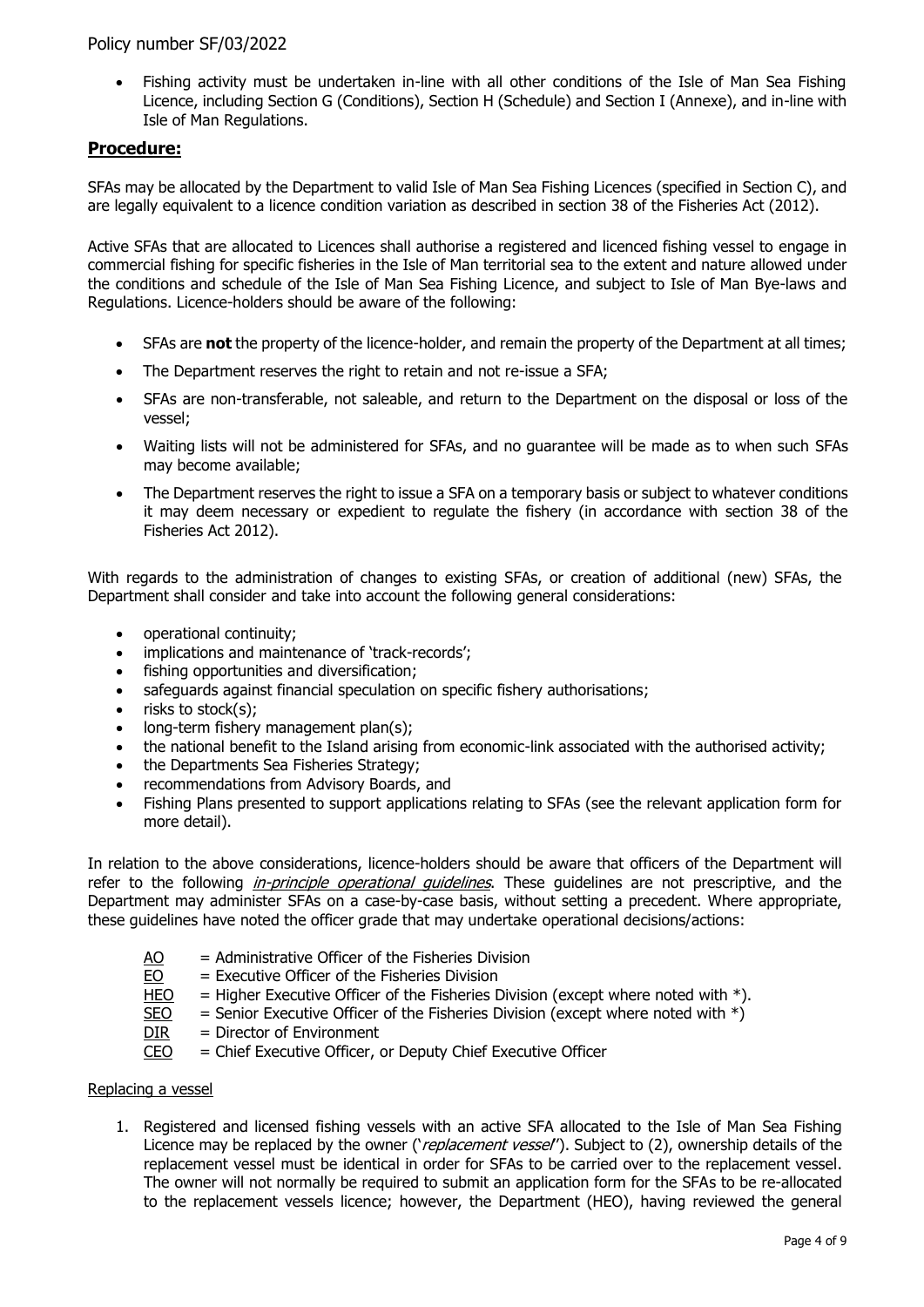considerations of the fishery or fisheries concerned, reserves the right to request an application to be completed if the replacement vessel is considered to represent an increase in fishing capacity.

- 2. The Department (EO) may consider, on a case-by-case basis, issuing SFA(s) to *replacement vessels* in a different ownership if the new ownership include the same *natural person(s)*. Additional *natural* person(s) (e.g. Company directors) must be justified and not arise from financial speculation. In this situation, the Department (EO) may waive the requirement to apply for the SFA(s) that are to be allocated to the replacement vessel (see 24).
- 3. Active SFAs may be placed *on hold* for an initial period of 12-months to allow for the acquisition and licensing of a suitable replacement vessel, subject to a request being made to the Department (AO). Whilst SFAs are 'on hold' their status is 'dormant'. Stakeholders should maintain contact with the Department whilst an SFA is on-hold, and are responsible for notifying the Department of relevant vessel details at the earliest opportunity.
- 4. SFAs that are dormant do not authorise commercial fishing activity until they are activated on a registered and licensed fishing vessel and specified in Part C of the relevant Isle of Man Sea Fishing Licence (i.e. 'activated').
- 5. The Department (EO) may extend the period of time that an SFA can be retained on hold, subject to extenuating circumstances being demonstrated that made the arrangement of a replacement vessel difficult  $(+6$  month extension), or *not possible*  $(+12$  month extension). It is the responsibility of the nominated individual to stay in contact with the Department whilst arranging a replacement vessel.
- 6. 3-months prior to the end of the hold-period, the Department (AO) shall aim to notify individuals/Companies that they have dormant SFAs on hold, and that the SFAs will become latent unless a replacement vessel is arranged.

#### Latent authorisations

- 7. If a SFA is placed on hold with the Department, and a suitable replacement vessel is not acquired during the specified hold period, the dormant SFA becomes latent and reverts to the Department.
- 8. If a registered and licensed vessel with active SFAs is disposed of, lost, or de-registered, and the licence-holder does not request that the SFAs be retained on-hold in order to arrange a replacement vessel, then the SFAs become latent and revert to the Department.
- 9. A licence-holder may voluntarily 'give-up' (release) active SFAs. Where a licence-holder wishes to release a SFA, they must do so in writing to the Department, and acknowledge that they also freely give up the track-record associated with the SFA. The SFA will thus become latent and revert to the Department.
- 10. Latent SFAs automatically revert to the Department, and providing that there are no other considerations that stipulate otherwise, may be made available for application (see 24).

#### Dormant authorisations and licence renewals

- 11. The Isle of Man Sea Fishing Licence is valid for a specific period of time. At the end of the annual licensing period, active SFAs allocated to a nominated owner and vessel become dormant until the Isle of Man sea fishing licence is renewed for the following licensing period.
- 12. If the Isle of Man sea fishing licence is not renewed at any point during the following licensing period, all dormant SFAs associated with that vessel become latent and revert to the Department, unless they are placed on hold at some point during that period to arrange a replacement vessel (see 3). The Department (HEO) may take into account the period of dormancy already lapsed when specifying the period of time that a dormant SFA may be kept on-hold to arrange a replacement vessel.
- 13. The Department (HEO), having taken into account the general considerations relevant to a specific fishery, may allow for latent SFAs to be re-activated on the vessel they were previously allocated to if it is re-licensed in a subsequent licensing period, subject to extenuating or mitigating circumstances being put in writing by the nominated owner, which explain why the Isle of Man sea fishing licence was not renewed.
- 14. Further to 13, re-activation of latent SFAs to the vessel/owner previously associated with that SFA shall be considered on a case-by-case basis and no decision shall set a precedent. The nominated owner may be required to make an application in order for the SFAs to be re-activated (see 24).

Upon the death of a licence-holder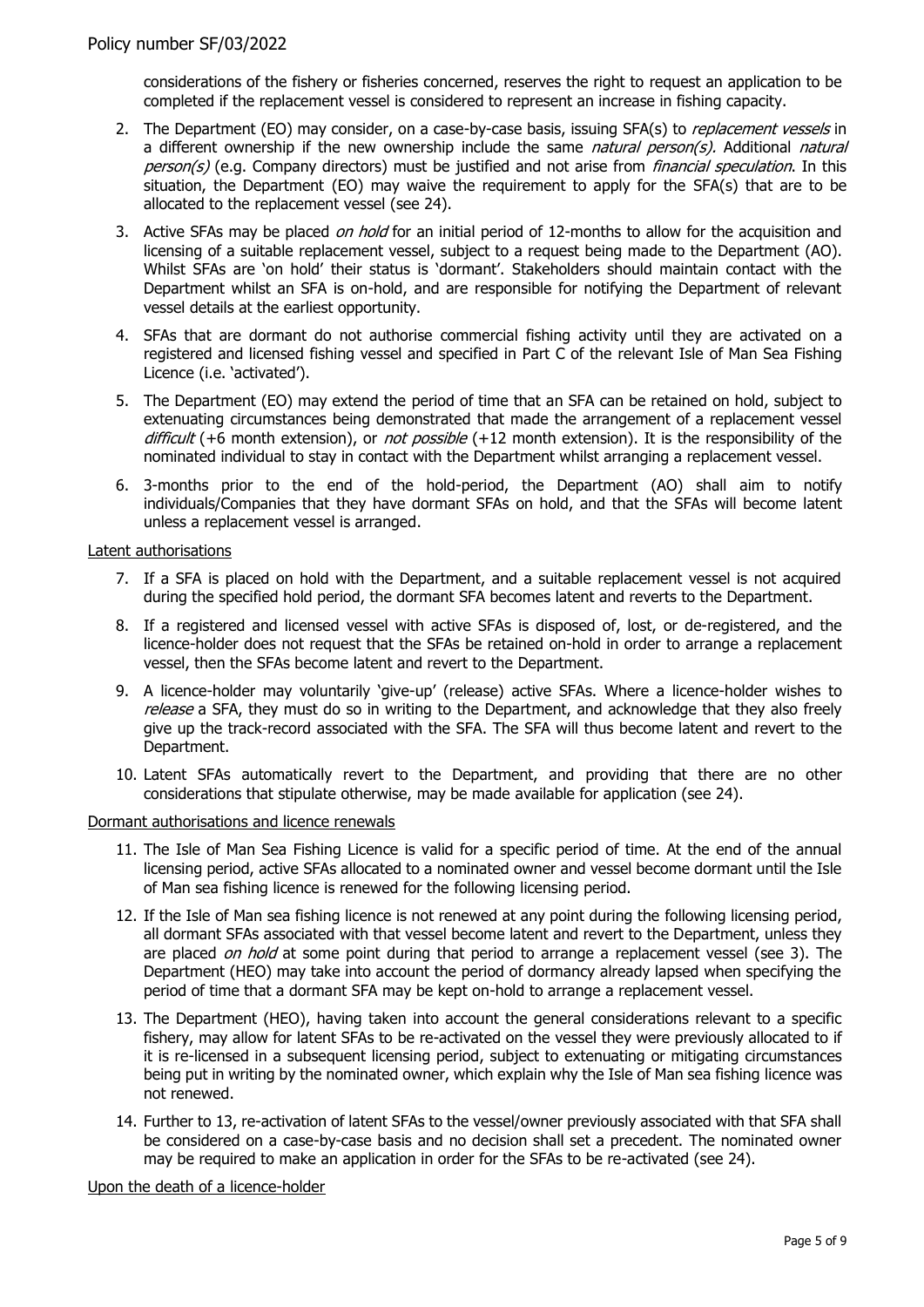## Policy number SF/03/2022

- 15. In the event of a death of a person that held an Isle of Man Sea Fishing Licence (in their own right), any SFAs that were previously allocated to the Isle of Man Sea fishing licence(s) in their name shall become dormant. If the vessel to which the Isle of Man Sea Fishing licence relates is inherited by an individual, or individuals that intend to use the SFA, it will be made available to them (i.e. activated) once the vessel is registered and licensed in their name(s). If the vessel is inherited by an individual, or individuals that have no intention of using the SFA, it shall become latent and revert to the Department.
- 16. In the event of a death of a person that *jointly* held an active Isle of Man Sea Fishing Licence, the SFA shall be made available to the remaining owner(s) of the registered and licensed fishing vessel that the SFA was allocated to.

#### Company ownership

- 17. Where an active SFA is issued in respect of a vessel which is in the ownership of a company, any change of ownership of the company, or change in its directorship, will cause the SFA to become latent and revert to the Department, except in those circumstances described in 2.
- 18. In the event of a Company, in respect of which an Isle of Man Sea Fishing licence had been held, is dissolved or goes into liquidation, any SFAs that were previously allocated to the companies Isle of Man Sea Fishing Licence(s) shall become latent and revert to the Department.

#### Re-issuing active and latent Specific Fishery Authorisation to new owners

- 19. On the change in ownership of a vessel, the new owner has no *automatic right* to any SFAs previously allocated to that vessel (except where 12 applies 'inherited SFAs').
- 20. Notwithstanding 19, and other general considerations that may affect whether an SFA is made available, the new owner of a vessel may be presented the opportunity to apply for the SFA to be carried over before it is made available more widely for application by other parties (see 24), assuming it is made available by the Department (HEO).
- 21. The Department (HEO) reserves the right to retain and not re-issue SFAs (both active and latent), and may take into consideration advice and recommendations received from independent bodies, including but not limited to;
	- a. Advisory Boards; and/or
	- b. Independent Scientific Advisors.
- 22. Latent SFAs, which have reverted to the Department, may be made available by the Department (HEO) subject to application (see 24).
- 23. The Department (HEO) reserves the right to re-issue SFAs according to criteria, conditions, adjustment, or restrictions that may reflect the detail presented in the SFA applications, or those recommended by independent bodies, including but not limited to;
	- a. Advisory Boards, and/or
	- b. Independent Scientific Advisors.

#### Applying for Specific Fishery Authorisations

- 24. Details of SFAs that have reverted to the Department, or have been newly created, may be made available for application. Details of SFAs that become available will be available online and at the DEFA HQ reception.
- 25. Applications must be completed using the provided form, and outline;
	- a. A fishing plan associated with the activity, including details such as season, area, and fishing effort;
	- b. Expected national benefit (economic-link) to the Isle of Man economy resulting from the authorised activity;
	- c. Any *operational* continuity, e.g. employment, and product supply to processors;
	- d. Consideration of the need/opportunity for *diversification* represented by a SFA;
	- e. Any other pertinent information.
- 26. Applications will be considered on a case-by-case basis by the Department (HEO).
- 27. Applications that do not commit to a minimum economic-link to the Island resulting from the activity authorised by the SFA shall be rejected (see 33).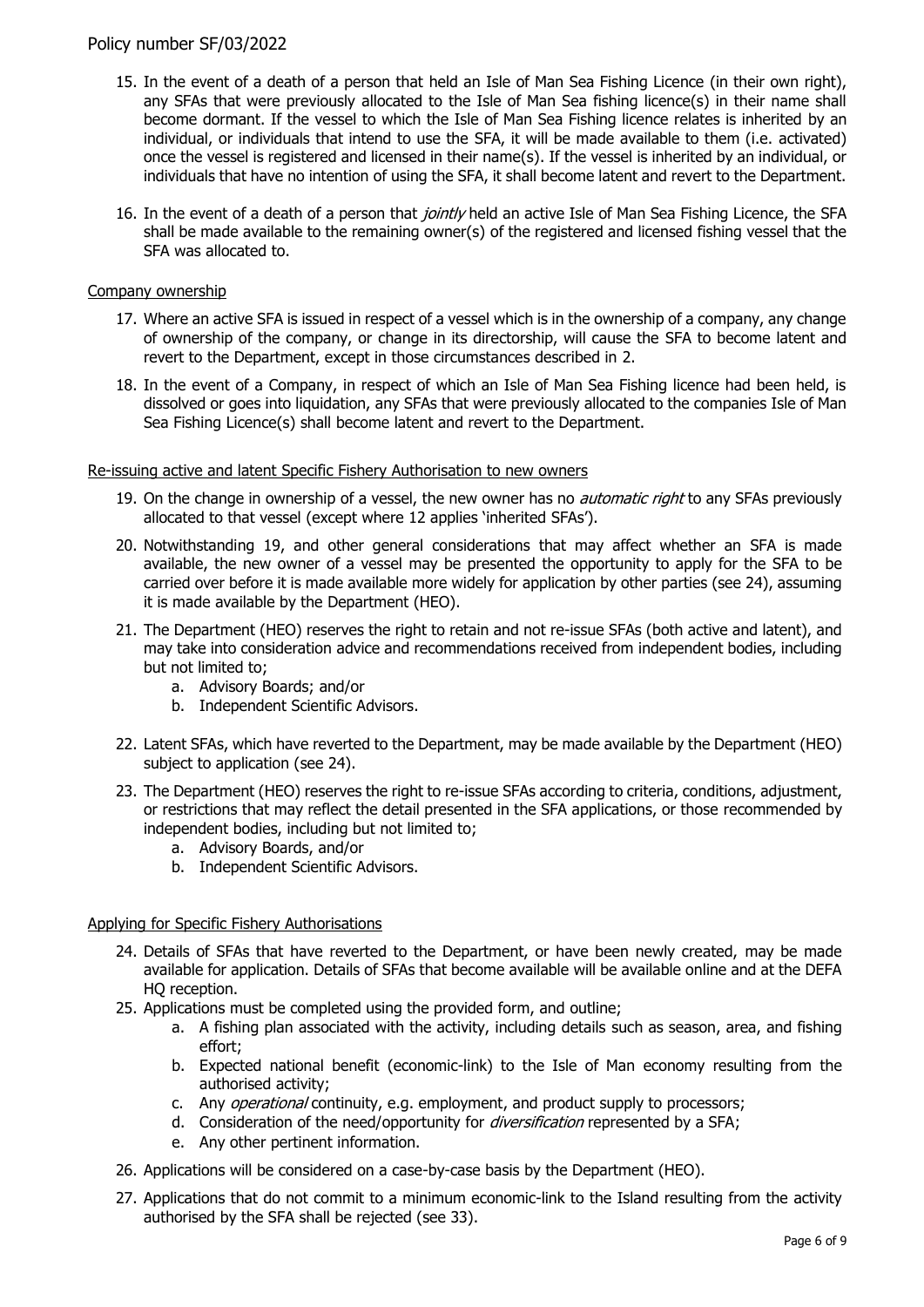- 28. The Department (HEO) may refer an *anonymised* application for consideration by relevant Advisory Boards and Independent Scientific Advisors, and may consider the application against any advice or comments received.
- 29. The Department (HEO) will consider SFA applications against the stated aims and objectives of the Sea Fisheries Strategy and relevant Long-Term Fishery Management Plans as well as wider Government policies and objectives, and notify the applicant of the Departments determination of their application(s).
- 30. The applicant may request that the Departments (HEO) determination be referred to a review (called a Stage 1 review). The Stage 1 review shall be undertaken by a different officer within the Division (SEO). The Stage 1 review shall consider the application in full and provide a re-assessment of the application. The re-assessment outcome shall be notified to the applicant by the Department (SEO).
- 31. If the applicant considers that the initial determination of the application, and the re-assessment outcome, were not fair, balanced, or reasonable, they may request that the application decisions be referred for a Stage 2 review, which shall be undertaken by an officer of the Department (DIR or a sub-delegation to an HEO\* within another Division).
- 32. The Department (DIR) shall notify the applicant of whether the challenge has been upheld, and the final outcome for the application.

#### Economic-link

- 33. The minimum economic-link requirement for SFA applications from 04 Apr 2022 is to land at least 70% of the catch resulting from the authorised fishing activity into the Island in each licensing period.
- 34. Further to 33, a failure to demonstrate the economic-link may result in the Department (HEO) making a determination not to reallocate SFAs to an individual's sea fishing licence in subsequent licence periods, and may make the SFA available for application (see 24).
- 35. The Department may consider mitigating evidence, for example an absence of on-Island market opportunities, when reviewing economic link status.

#### Contacting the Department

36. Isle of Man Sea fishing licence-holders are expected to contact the Department (AO) at the earliest opportunity should they anticipate changes to their vessel, licence, or circumstances which may affect their eligibility for, or ability to prosecute a given fishery. Licence-holders should also communicate any changes in the capacity (size and engine power) of a replacement vessel compared to their previously licensed vessel.

#### **Enforcement:**

Isle of Man Sea Fishing Licence holders are expected to comply with the policy, all relevant legislation and the conditions of the Isle of Man Sea Fishing Licence. Failure to do so can result in enforcement action being undertaken by the Department which may result in prosecution.

# **Related information:**

Information regarding the Future Fisheries Strategy can be found at: [https://www.gov.im/about-the-government/departments/environment-food-and-agriculture/fisheries](https://www.gov.im/about-the-government/departments/environment-food-and-agriculture/fisheries-directorate/future-fisheries-strategy/)[directorate/future-fisheries-strategy/](https://www.gov.im/about-the-government/departments/environment-food-and-agriculture/fisheries-directorate/future-fisheries-strategy/)

Information on the Department's policies can be found at: [https://www.gov.im/about-the](https://www.gov.im/about-the-government/departments/environment-food-and-agriculture/fisheries-directorate/legislation-policy-and-enforcement/)[government/departments/environment-food-and-agriculture/fisheries-directorate/legislation-policy-and](https://www.gov.im/about-the-government/departments/environment-food-and-agriculture/fisheries-directorate/legislation-policy-and-enforcement/)[enforcement/](https://www.gov.im/about-the-government/departments/environment-food-and-agriculture/fisheries-directorate/legislation-policy-and-enforcement/)

Information on commercial licensing requirements can be found at: [https://www.gov.im/categories/business](https://www.gov.im/categories/business-and-industries/commercial-fishing/iom-licencing/)[and-industries/commercial-fishing/iom-licencing/](https://www.gov.im/categories/business-and-industries/commercial-fishing/iom-licencing/)

# **Licence application form:**

An application form for an Isle of Man Sea Fishing Licence can be downloaded from: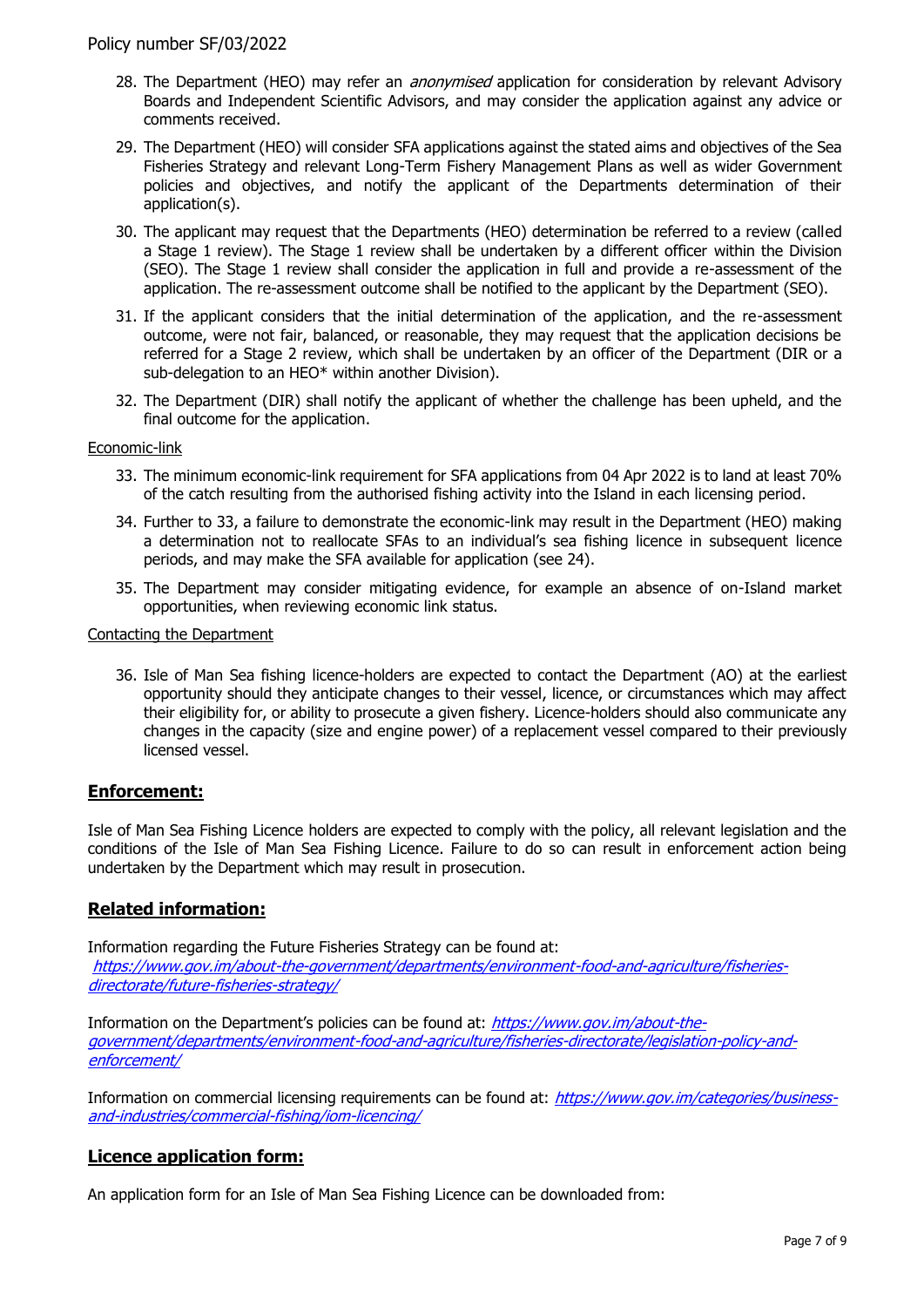<https://www.gov.im/categories/business-and-industries/commercial-fishing/iom-licencing/> or completed online at https://www.gov.im/categories/business-and-industries/commercial-fishing/iom-licencing/application-for-alicence-to-fish-within-the-isle-of-man-territorial-sea/

# **Frequently asked questions:**

- Who does this policy affect? This policy is applicable to anybody holding, or applying for, an Isle of Man Sea Fishing Licence that has Specific Fishery Authorisations.
- What activities does the policy cover? The policy covers the administration of Specific Fishery Authorisations.
- What species are covered by Specific Fishery Authorisations? The Department is constantly developing fisheries management measures in line with the Future Fisheries Strategy. For full details regarding what activity requires Specific Fishery Authorisations, please contact the Department using the details above for further information.
- When does this policy take effect? The policy comes into effect on the 01<sup>st</sup> April 2022.
- How often will the policy be reviewed? This policy will be reviewed at least every 5 years.
- Why has the department introduced this policy? As increasing numbers of fisheries become subject to limited and conditional authorisation, the Department requires a consistent and simple process by which to administer licences associated with each specific fishery.
- How was this policy decided upon? The policy is derived from existing individual bespoke licensing policies for certain fisheries, which were discussed and agreed with industry, and also considers certain pieces of older species specific licensing legislation and policy.
- What authority has the Department got to introduce this policy? The Department is acting in accordance with the Future Fisheries Strategy, approved by Tynwald in 2015 and also within the powers of the Fisheries Act 2012.
- How will the policy be enforced? The policy will be implemented through the conditions of the Isle of Man Sea Fishing Licence which are enforceable under the Sea Fisheries Act 2012.
- How do I apply for a licence? To check on the availability of Specific Fishery Authorisations, please contact the Department using the details above. An application form for an Isle of Man Sea Fishing Licence can be downloaded from: <https://www.gov.im/categories/business-and-industries/commercial-fishing/iom-licencing/>
- Can I be put on a waiting list for a Specific Fishery Authorisations? The Department does not maintain waiting lists for licences.
- I hold a Specific Fishery Authorisation, can I change my boat? Current licence holders will receive initial consideration with regard to that licence if they wish to replace the vessel to which it relates.
- I hold a Specific Fishery Authorisation and wish to retire; can I sell or transfer my fishery authorisation to someone else? No, if a vessel is disposed of, or lost, and the licence holder does not wish to pursue the fishery, then the authorisation returns to the Department.
- I hold a Specific Fishery Authorisation and am having a new boat built but I want to sell my current vessel, can I retain the authorisation?